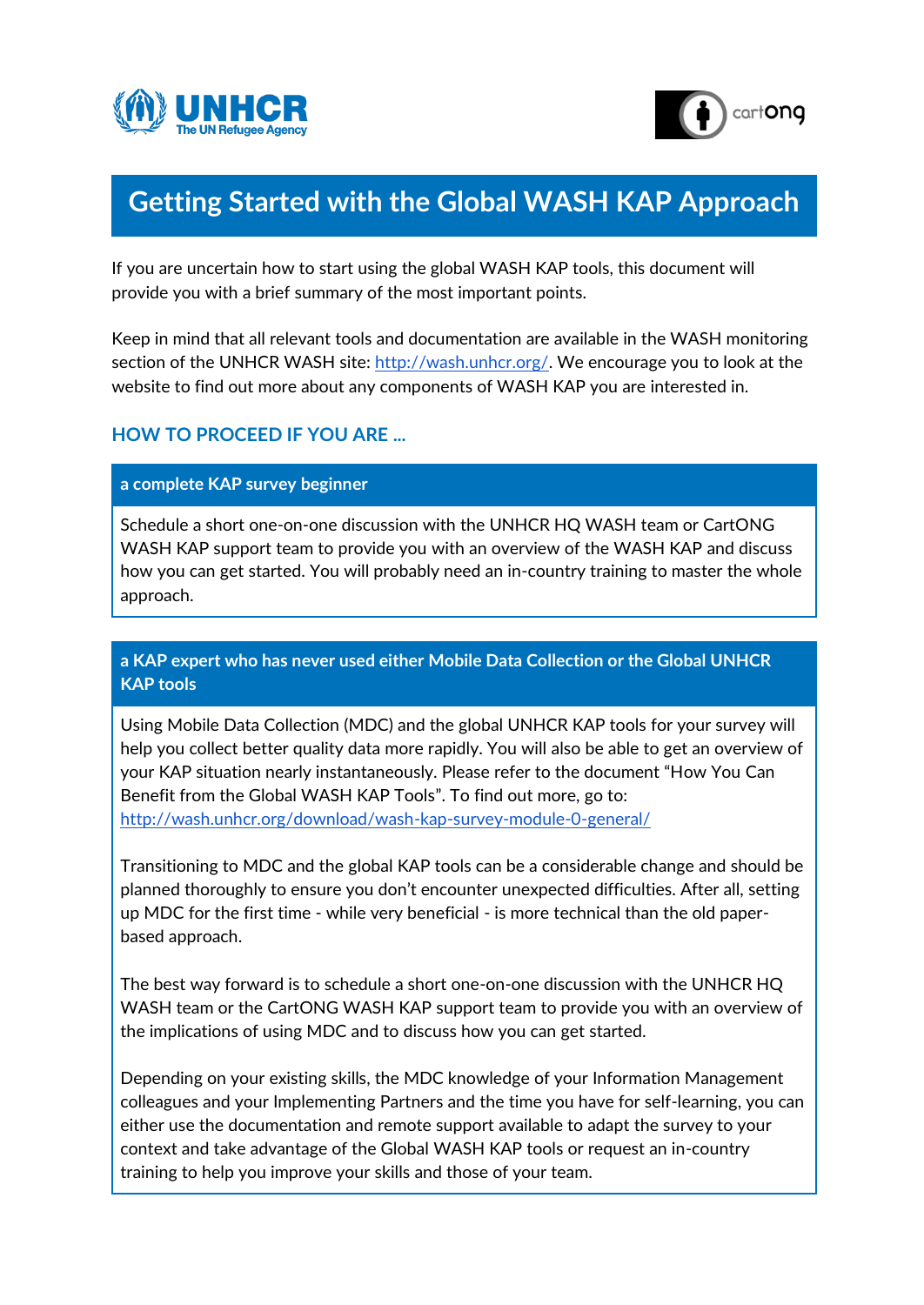# **a KAP expert who has experience using Mobile Data Collection and the Global UNHCR tools**

You shouldn't need a lot of support, but feel free to contact the CartONG WASH KAP support team if you have questions, need a refresher or want someone to check your latest, customized form before using it in field. If you prefer, CartONG can also make this year's adaptation of your WASH KAP survey for you.

# **WHO'S WHO**

## **UNHCR WASH HQ team**

If you want general information on the WASH Monitoring System, KAP methodology or indicators, want to request in-country support. You can reach the WASH team at:

[hqwash@unhcr.org](mailto:hqwash@unhcr.org)

## **CartONG**

CartONG is UNHCR's Information Management technical partner on WASH KAP. The organization has created the associated tools and documentation and provides support and training for KAPs using mobile data collection. In addition to the materials accessible on the WASH Monitoring page, CartONG can be contacted for further support. This includes email support, webinars for groups or one-on-one, regional and in-country face-to-face trainings. CartONG can organize tailored training sessions adapted to the proficiency level of your team. The CartONG WASH KAP support team can be contacted at:

[wash-kap-tools-support@cartong.org](mailto:wash-kap-tools-support@cartong.org)

# **READING MATERIALS**

To get a general sense for how to carry out a KAP using mobile data collection, we recommend that you go through following materials:

## **General information**

## [http://wash.unhcr.org/download/wash-kap](http://wash.unhcr.org/download/wash-kap-survey-module-0-general/)[survey-module-0-general/](http://wash.unhcr.org/download/wash-kap-survey-module-0-general/)

Explains everything you need to start to plan the survey: how to prepare your budget, the standard WASH paper questionnaire, and easy to implement guides to carry out robust and statistically sound surveys.

## **Preparation**

## http://wash.unhcr.org/download/wash-kapsurvey-module-1-preparation/

This module guides you through the key elements of the MDC deployment (See "Checklist before deployment"), the prerequisites, how to choose your mobile devices, how to adapt the global form to the context of your camp and how to organize the data collection.

# **THE TOOLS**

Adaptable **Global WASH KAP Survey**  for data collection (in XLSForm standard format), based on the standard paper form: http://wash.unhcr.org/download/wa sh-kap-survey-module-1 preparation/

### The **WASH KAP Excel Analyser** to automatically calculate KAP key indicators and produce ready-to-use graphs:

[http://wash.unhcr.org/download/wa](http://wash.unhcr.org/download/wash-kap-survey-module-4-analysis/) [sh-kap-survey-module-4-analysis/](http://wash.unhcr.org/download/wash-kap-survey-module-4-analysis/)

## The **WASH KAP Mapper** visualises key indicators on a map: [http://wash.unhcr.org/wash](http://wash.unhcr.org/wash-monitoring-system/wash-kap-mapper)[monitoring-system/wash-kap](http://wash.unhcr.org/wash-monitoring-system/wash-kap-mapper)[mapper](http://wash.unhcr.org/wash-monitoring-system/wash-kap-mapper)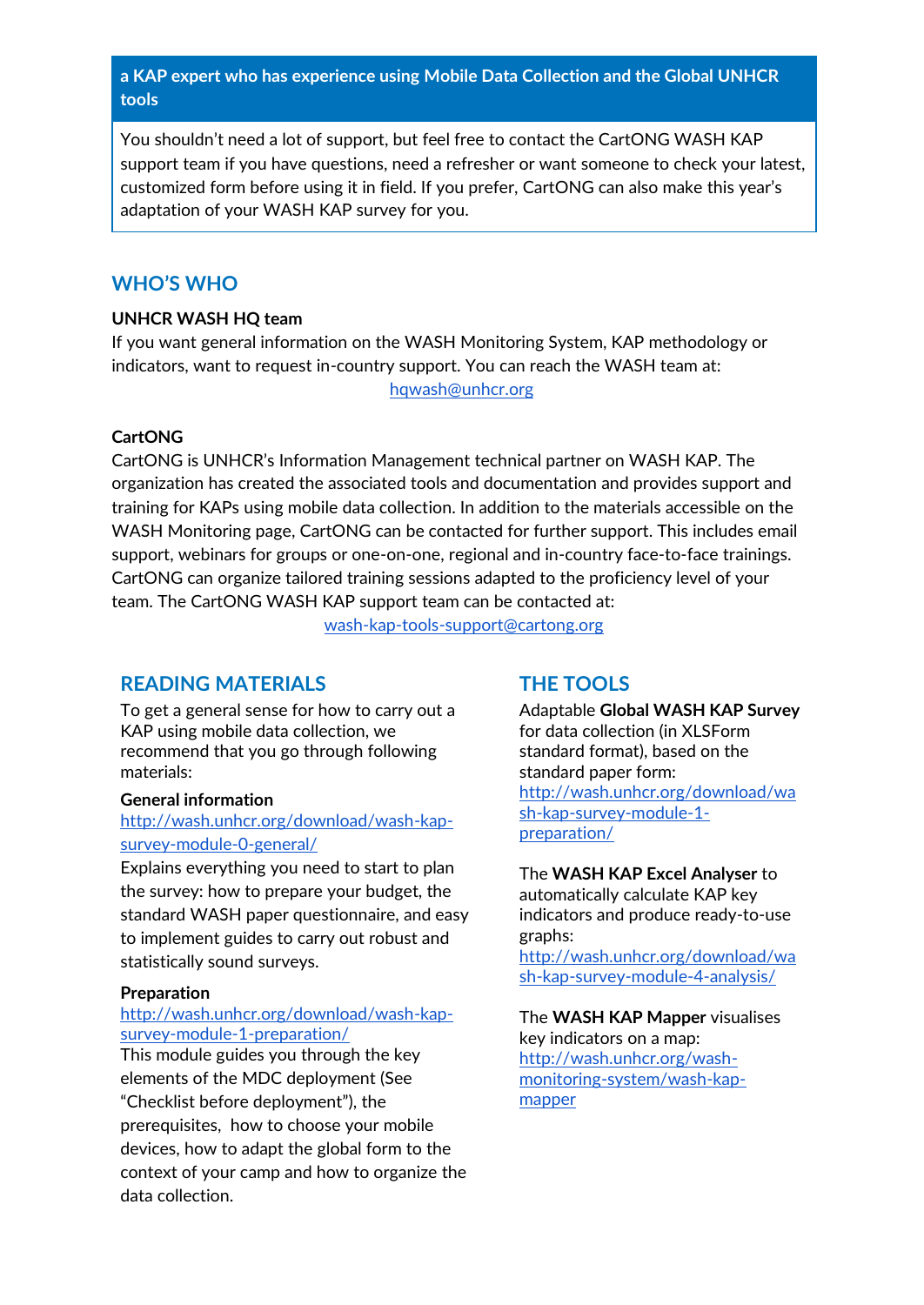# **How You Can Benefit from the Global WASH KAP Tools**

Annual Water, Sanitation and Hygiene (WASH) Knowledge, Attitude and Practices (KAP) surveys are critical to inform design, monitoring and implementation of WASH programmes for persons of concern to UNHCR. To increase efficiency, value for money and to reduce operational risks, UNHCR is providing a suite of standardized tools that help WASH staff all around the world to improve the speed and quality of data collection and analysis while retaining the flexibility to adapt to any local context. While primarily designed for UNHCR and its Implementing Partners, these tools can easily be modified to meet the needs of other humanitarian organizations.

# **Benefits of using the global WASH KAP Tools**

By using the global WASH KAP tools, you can take advantage of tried and tested best practice in survey design and analysis, while gaining time to use your expertise where you can make the biggest difference.

|           | <b>With Global WASH KAP Tools</b>                                                                                                                                                                                               | <b>Without Global WASH KAP Tools</b>                                                                                                                                                                                                                                                                                                                                                   |  |  |  |  |
|-----------|---------------------------------------------------------------------------------------------------------------------------------------------------------------------------------------------------------------------------------|----------------------------------------------------------------------------------------------------------------------------------------------------------------------------------------------------------------------------------------------------------------------------------------------------------------------------------------------------------------------------------------|--|--|--|--|
| $\pm$     | Proven survey form design that is based on<br>experience gained during WASH KAP roll-outs<br>around the world. Survey questions are<br>already optimized to reduce bias or<br>misunderstandings.                                | - Some duplication of efforts unavoidable as<br>forms and survey methodologies have to be<br>developed from scratch.<br>- Slower to deploy as more staff time needs<br>to be invested in the design.<br>- Higher level of technical skills necessary to<br>code all aspects of the forms.<br>- Significant risk of unforeseen technical<br>errors during all steps of the survey: form |  |  |  |  |
| $\ddot{}$ | Staff can focus on customizing the survey to<br>the local context while building on best<br>practice. Customization options include adding<br>languages, questions and constraints,<br>modifying question types, and much more. |                                                                                                                                                                                                                                                                                                                                                                                        |  |  |  |  |
| $^+$      | Time spent coding the form is vastly reduced.                                                                                                                                                                                   | coding issues, definitional ambiguities and<br>erroneous analyses.                                                                                                                                                                                                                                                                                                                     |  |  |  |  |
| $\ddot{}$ | Key calculations for the main indicators - such<br>as the quantity of collected water - are<br>instantly performed in the form.                                                                                                 | - Less compatible with data from other<br>contexts; difficult to ensure that key<br>indicators are calculated consistently.                                                                                                                                                                                                                                                            |  |  |  |  |
| $^+$      | Ready-to-use Excel analysis and mapping<br>tools.                                                                                                                                                                               | - Significant amounts of time need to be<br>invested in developing analysis tools from                                                                                                                                                                                                                                                                                                 |  |  |  |  |
| $+$       | During data collection, supervisors can use the<br>analysis tool to evaluate the data each evening<br>to identify errors or misunderstandings by<br>enumerators. This allows for rapid<br>adjustments, if necessary.            | scratch, frequently resulting in lower quality<br>analysis. (In a 2019 survey, 50% of WASH<br>KAP practitioners worldwide indicated that<br>data analysis was one of their biggest<br>challenges).                                                                                                                                                                                     |  |  |  |  |
| $+$       | Analysis can easily be used for institutional<br>reporting; e.g.: data from WASH KAP main                                                                                                                                       | - Comparing different camps or data from the<br>same camp over time is challenging.                                                                                                                                                                                                                                                                                                    |  |  |  |  |
|           | indicators are ready to be entered into iRHIS,<br>the new UNHCR Health Information System.                                                                                                                                      | - No instant ability to create maps of the key<br>indicators with spatial dimensions.                                                                                                                                                                                                                                                                                                  |  |  |  |  |
| $+$       | Standardised approach facilitates comparison<br>between locations, population groups and time<br>periods.                                                                                                                       | - No possibility to easily compare the<br>"declared" distance to UNHCR water points<br>and the "as the crow flies" distance                                                                                                                                                                                                                                                            |  |  |  |  |
| $\pmb{+}$ | Optimized for mobile data collection with<br>KoBo Toolbox.                                                                                                                                                                      | measured in the KAP mapper.<br>- High risk that knowledge will be lost due to<br>staff rotation.                                                                                                                                                                                                                                                                                       |  |  |  |  |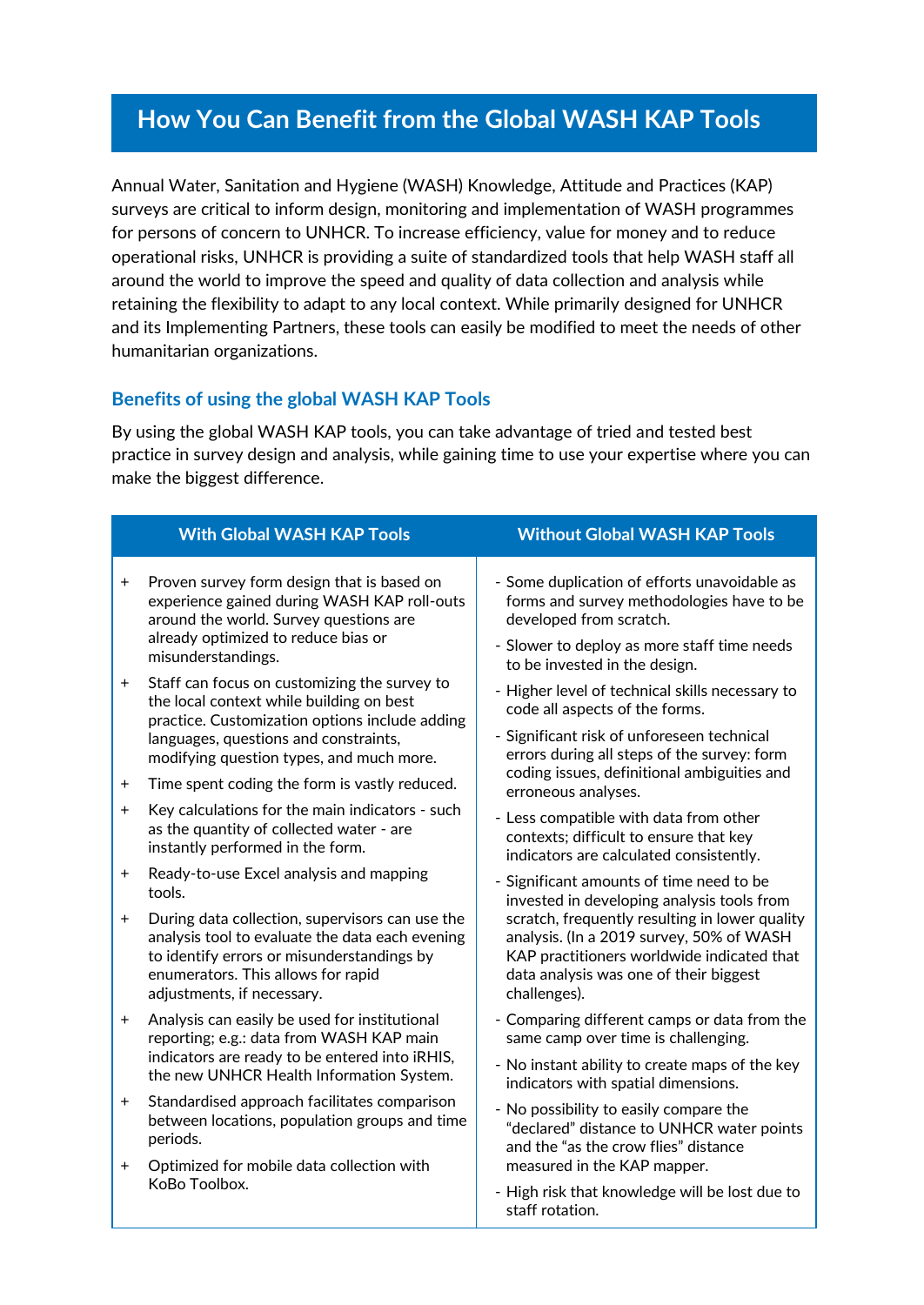|  | Documentation that supports all phases of the<br>WASH KAP survey, from planning and piloting<br>to data collection and analysis. |
|--|----------------------------------------------------------------------------------------------------------------------------------|
|  | Free remote support available in case of<br>problems.                                                                            |

# **The tools**

UNHCR's global WASH KAP tools include:

- a customizable form (based on the open XLS form standard) for mobile data collection.
- the offline "WASH KAP Excel Analyser" to calculate standard indicators and generate descriptive statistics and charts for all the questions in the form (including customized questions) with just three clicks.

| Main indicators for the surveyed population |                                                                                       |                                                                       |                                                                             |                                         |                                                          | Secondary indicators for the surveyed population |                                                                                        |                                       |                                                          |                                                                                                                      |                                                      |
|---------------------------------------------|---------------------------------------------------------------------------------------|-----------------------------------------------------------------------|-----------------------------------------------------------------------------|-----------------------------------------|----------------------------------------------------------|--------------------------------------------------|----------------------------------------------------------------------------------------|---------------------------------------|----------------------------------------------------------|----------------------------------------------------------------------------------------------------------------------|------------------------------------------------------|
|                                             | 1 - Average liters of<br>potable water/per<br>person/per day<br>collected at HH level | 2 - % HHs with at least<br>10 L/p protected water<br>storage capacity | 3 - % HHs collecting<br>drinking water from<br>protected/treated<br>sources | 4 - % HHs with family<br>latrine/toilet | 5 - % HHs reporting<br>defecating in a<br>toilet/latrine | 6 - % HHs with<br>access to soap                 | 7 - % HHs with access   8 - % HHs with access  <br>to solid waste disposal<br>facility | to a specific hand-<br>washing device | 9 - % respondants<br>knowing at least 3<br>to wash hands | 10 - % HHs practicing<br>open defecation.<br>critical moments when  **Includes defecating in  <br>the bush at night. | 11 - % HHs having<br>access to a bathing<br>facility |
| Emergency<br>Standards                      | $\geq 15$                                                                             | $\geq 70%$                                                            | >70%                                                                        | $\sim$                                  | ≥ 60%                                                    | >70%                                             | $\geq 70\%$                                                                            | $\geq 70%$                            | ≥ 60%                                                    | 0%                                                                                                                   | $\geq 70%$                                           |
| Post<br>Emergency<br>Standards              | $\geq 20$                                                                             | > 80%                                                                 | ≥ 95%                                                                       | ≥ 85%                                   | >85%                                                     | ≥ 90%                                            | > 90%                                                                                  | $\geq 90%$                            | $\geq 80\%$                                              | 0%                                                                                                                   | $\geq 90\%$                                          |
| Population<br>surveyed                      | 14.2                                                                                  | 64.3%                                                                 | 92.4%                                                                       | 63.3%                                   | 70.6%                                                    | 53.4%                                            | 21.1%                                                                                  | 43.0%                                 | 32.3%                                                    | 60.7%                                                                                                                | 48.4%                                                |

*Screenshot from the WASH KAP Analyser. Core indicators are automatically calculated and compared with global standards. The tool also allows comparing datasets, which makes analysis over time or between different locations.*

● the online "WASH KAP Mapper" to instantly create analytical maps of the locations you are working in.



● extensive documentation to customize a survey, help train enumerators, develop a sampling strategy and all other key elements for rolling out a robust and statistically sound survey

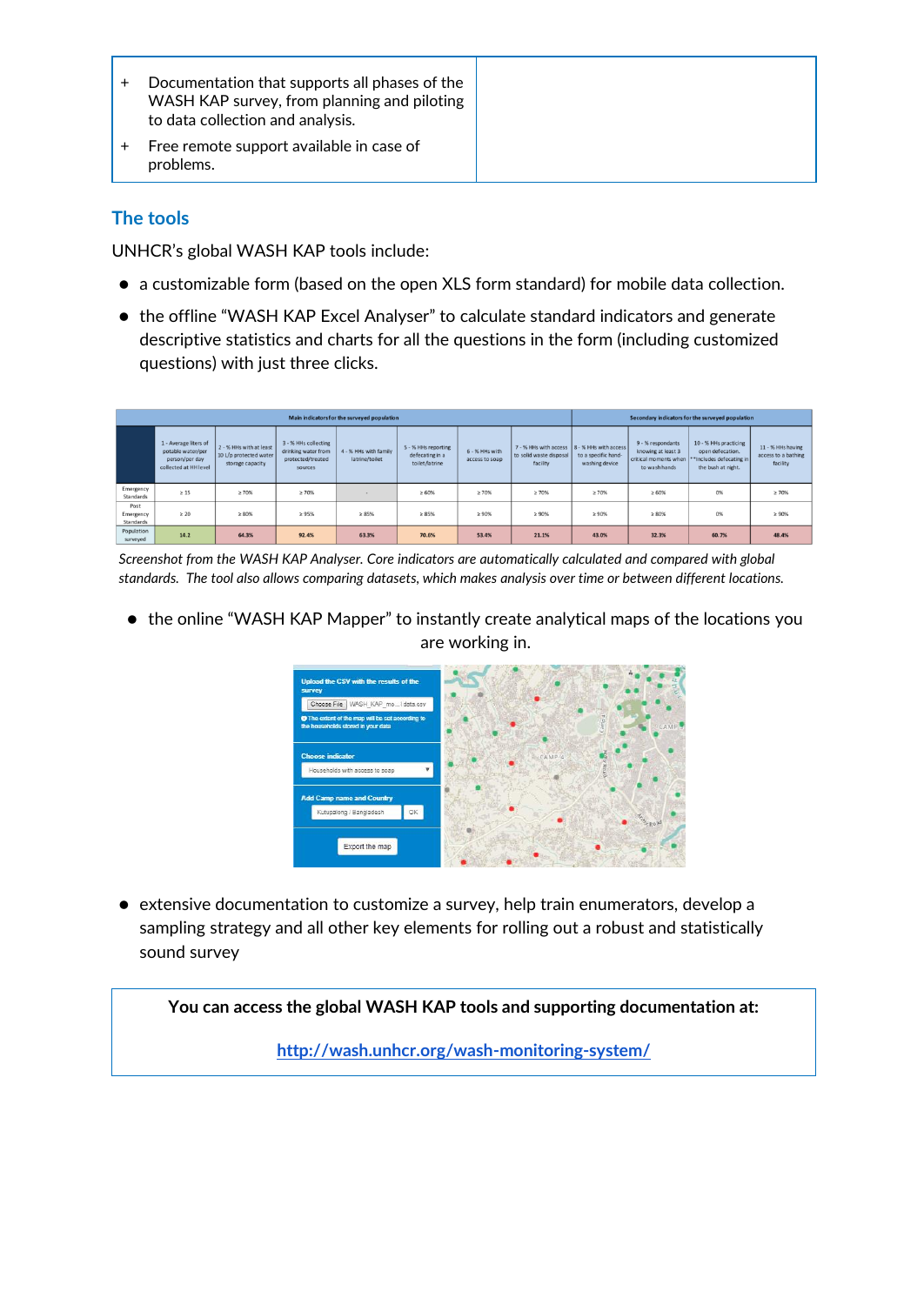# **WASH KAP Core Indicators**

This document explains the household indicators that should be monitored on an annual basis using the standardized, global WASH KAP tools (see UNHCR WASH Monitoring System: [http://wash.unhcr.org/\)](http://wash.unhcr.org/wash-monitoring-system/wash-kap-survey-modules/).

# **Main Indicators**

## **WATER QUANTITY**

**1 - Average number of litres of potable water per person per day collected at household level:**

First, the number and volume in litres of the protected (covered) containers used to fetch water from improved sources the previous day is calculated based on how often each container was filled that day. Then, the total number of litres is divided by the number of people living in the household. Finally, the results of all households are averaged to obtain the indicator.

**2 - Percentage of households with at least 10 litres per person of protected water storage capacity:**

Calculates the protected (i.e.: covered) water storage capacity per person in every household. Then calculates the percentage of households who have at least 10 litres per person.

### **WATER ACCESS**

**3 - Maximum distance (in meters) from household to potable water collection point:**

For each household in the sample, the distance to their nearest water source is calculated based on the amount of time the interviewees say they need to go fetch water. This should include only the time spent going to the source and not the way back nor the time spent socializing on the way. The distance in meters is derived from the assumption that an average person walks 80 m per minute (Beware, estimating the time might be hard for some interviewees. If possible, the time should be verified physically).

## **WATER QUALITY**

**4 - Percentage of households collecting drinking water from protected/treated sources:**

The enumerator asks for the main source of drinking water in the household. Answers are based on a predefined list of protected/treated water sources. The indicator shows the percentage of households collecting drinking water from safe sources.

## **SANITATION**

**5 - Percentage of households with family latrine or toilet:**

The enumerator asks whether a household uses a private latrine or toilet within the dwelling. Shared/public latrines are not taken into account.

**6 - Percentage of households reporting defecating in a toilet or latrine:**

Regardless of whether the household has a private toilet or not, the enumerator asks where household members – excluding children under 5 – regularly defecate. The percentage of those answering in "household latrine" or "communal latrine" is used to calculate the indicator. This can include communal facilities available to residents of the camp.